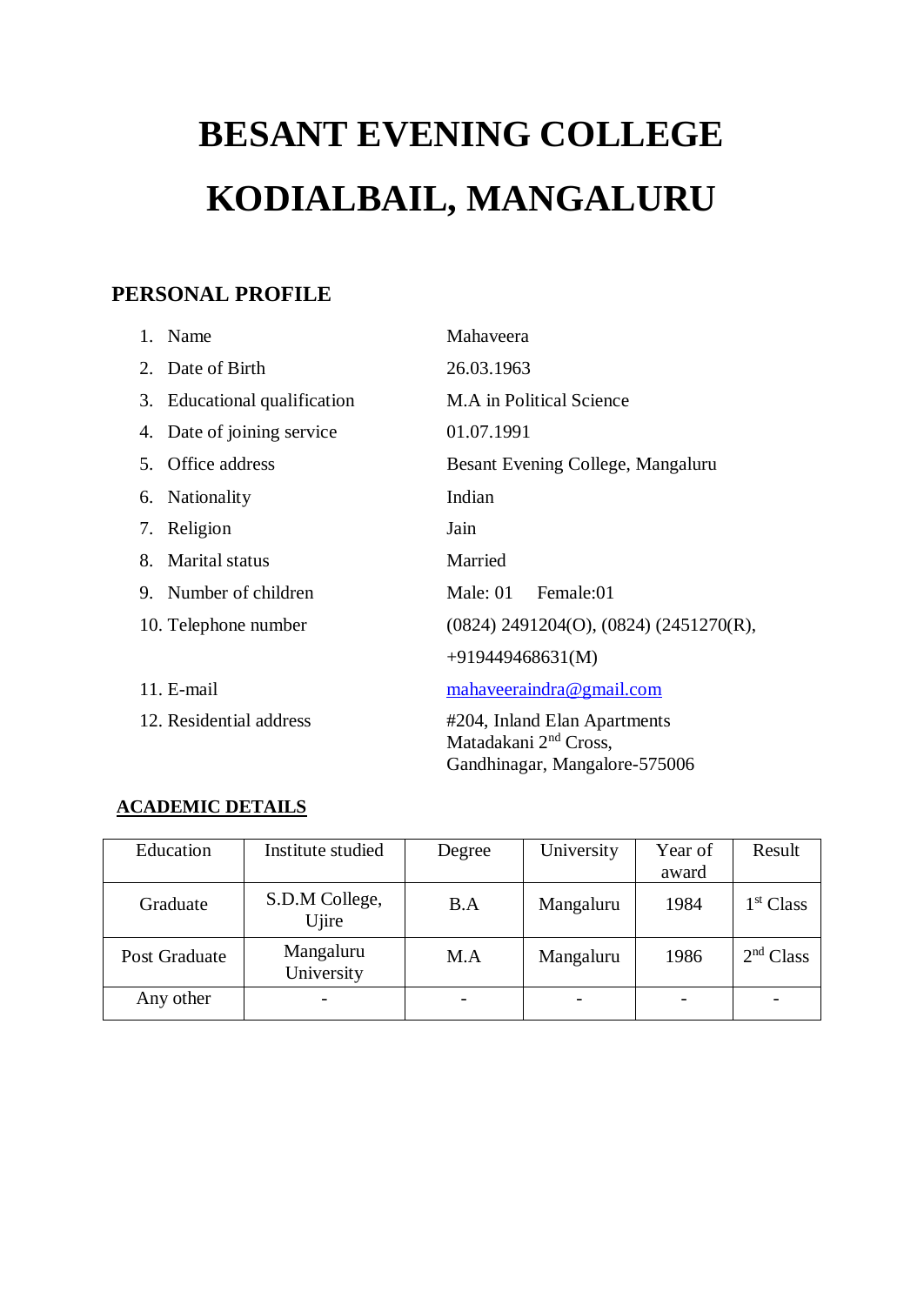#### **PROFESSIONAL DETAILS:**

- \* Name of the college : BESANT EVENING COLLEGE, MANGALURU
- Name of the department : POLITICAL SCIENCE
- Years of service : 28yrs

#### **Details of refresher/Orientation courses attended as a participant**

| Date                           | Year | Course/type           | Department                                                                 | University                                       |
|--------------------------------|------|-----------------------|----------------------------------------------------------------------------|--------------------------------------------------|
| 16.10.1997<br>To<br>08.11.1997 | 1997 | Refresher<br>Course   | <b>Staff</b><br>Development<br>College<br>Mangaluru<br>University          | Mangaluru                                        |
| 06.01.1999<br>To<br>26.01.1999 | 1999 | Refresher<br>Course   | Department of<br>Political<br>Science and<br>Development<br>Administration | Gandhigram<br>Rural<br>University,<br>Gandhigram |
| 02.12.2000<br>To<br>29.12.2000 | 2000 | Orientation<br>Course | Academic<br><b>Staff College</b>                                           | Mysuru                                           |
| 03.10.2001<br>To<br>29.10.2001 | 2001 | Refresher<br>Course   | Department of<br>Political<br>Science                                      | Mangaluru                                        |
| 06.10.2003<br>To<br>31.10.2003 | 2003 | Refresher<br>Course   | Academic staff<br>College, JNU,<br>New Delhi                               | Jawaharlal<br>Nehru<br>University,<br>New Delhi  |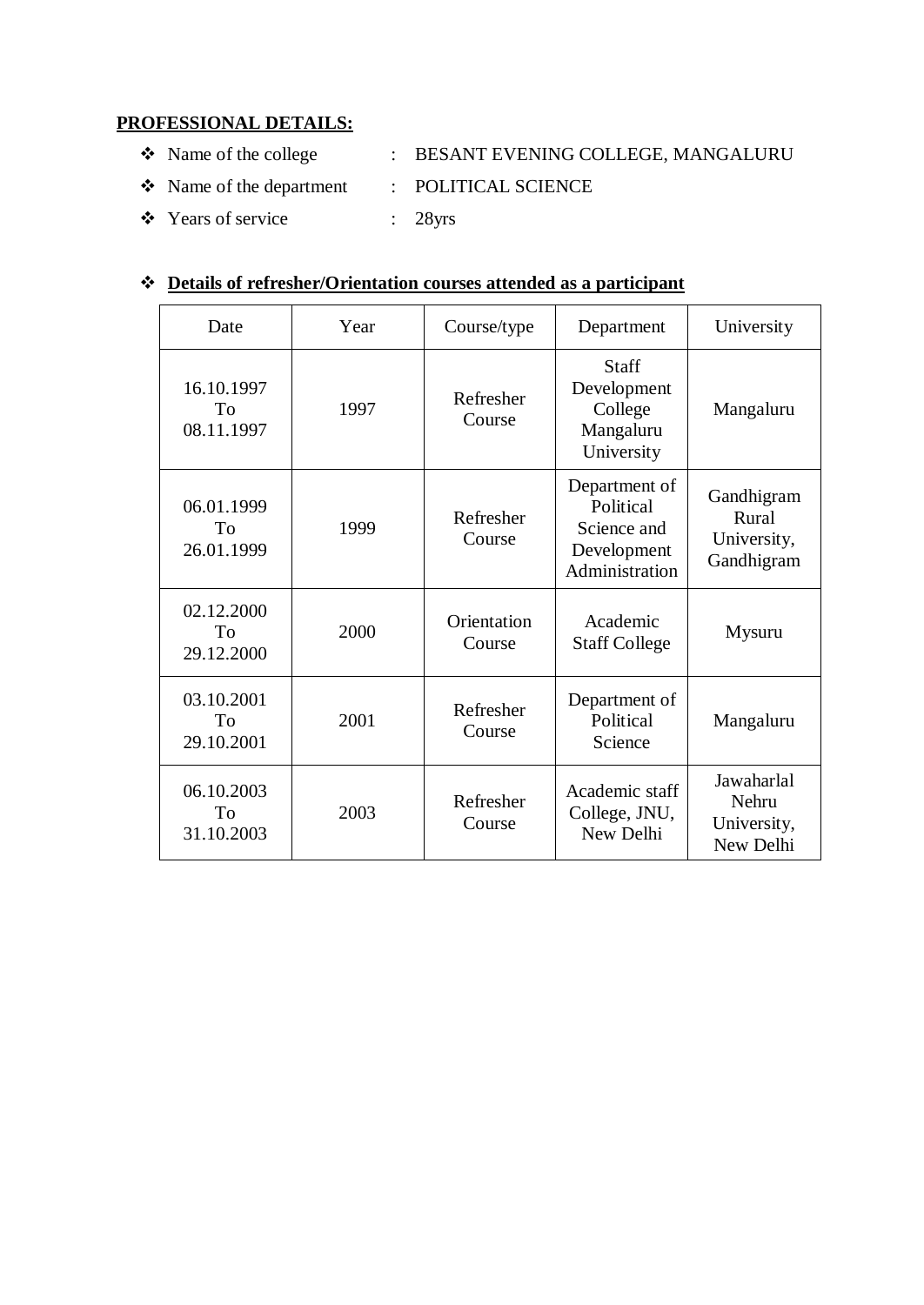| S1.<br>No.     | Date &<br>Year                                  | Theme                                                            | Sponsoring<br>body                   | University/State/<br>National/International                 | Type of<br>participation                                                                   |
|----------------|-------------------------------------------------|------------------------------------------------------------------|--------------------------------------|-------------------------------------------------------------|--------------------------------------------------------------------------------------------|
| 1              | $21^{st}$ , $22^{nd}$<br>Jan 2000               |                                                                  | Roshni Nilaya                        | <b>State Level Political</b><br>Science conference          | Delegate                                                                                   |
| $\overline{2}$ | $10^{th}$ Feb<br>2003                           | European<br>Union in<br>transition                               | JNU &<br>Mangaluru<br>University     | International                                               | Delegate                                                                                   |
| 3              | $6th$ , $7th$ Feb<br>2004                       | Movement &<br>Politics in<br>Karnataka                           | Pol. Science<br>academy,<br>Mysuru   | 5 <sup>th</sup> State Level<br>Conference                   | Delegate                                                                                   |
| $\overline{4}$ | $21st$ Sep<br>1997                              | <b>New</b><br>Syllabus                                           | Milagris<br>College,<br>Kalyanpura   | University Level                                            | Delegate                                                                                   |
| 5              | 1997                                            | Article 375                                                      | Canara College                       | University Level                                            | Delegate                                                                                   |
| 6              | $30^{th}$ & $31^{st}$<br>July, 2001             | Review of<br>the Working<br>of Indian<br>Constitution            | Dept. of<br><b>Political Science</b> | University Level                                            | Delegate                                                                                   |
| 7              | $27th$ Sep to<br>$1st$ Oct<br>2004              | Training of<br>Human<br>Rights                                   | Roshni Nilaya                        | <b>SICHREM Bengaluru</b>                                    | Delegate                                                                                   |
| 8              | $11th$ to $13th$<br>Feb 2005                    |                                                                  | Gulbarga<br>University               | 6 <sup>th</sup> State Level Political<br>Science conference | Presented<br>paper on the<br>topic<br>"coalition<br>politics;<br>problem $&$<br>prospects" |
| 9              | $4^{th}$ & $5^{th}$<br>Oct 2008                 | Changing<br>identities of<br>women in<br>India                   | Milagris<br>College,<br>Kalyanpura   | National                                                    | Delegate                                                                                   |
| 10             | $10^{th}$ Jan<br>2009                           | The State &<br>Civil Society<br>in India                         | <b>Besant</b><br>Women's<br>College  | National                                                    | Delegate                                                                                   |
| 11             | $9^{th}$ & $10^{th}$<br>Aug 2009                | Indian<br>Constitution<br>$-60$ years of<br>action &<br>inaction | <b>SDM</b> Law<br>College            | National                                                    | Delegate                                                                                   |
| 12             | $3^{\text{rd}}$ & $4^{\text{th}}$<br>April 2009 | India $-60$ yrs<br>in a Nation's<br>Life                         | <b>Besant Evening</b><br>College     | National                                                    | Paper<br>presented on<br>the topic<br>"Legislative<br>Reservation<br>for Women"            |

Seminars/conferences/symposia/workshops attended/papers presented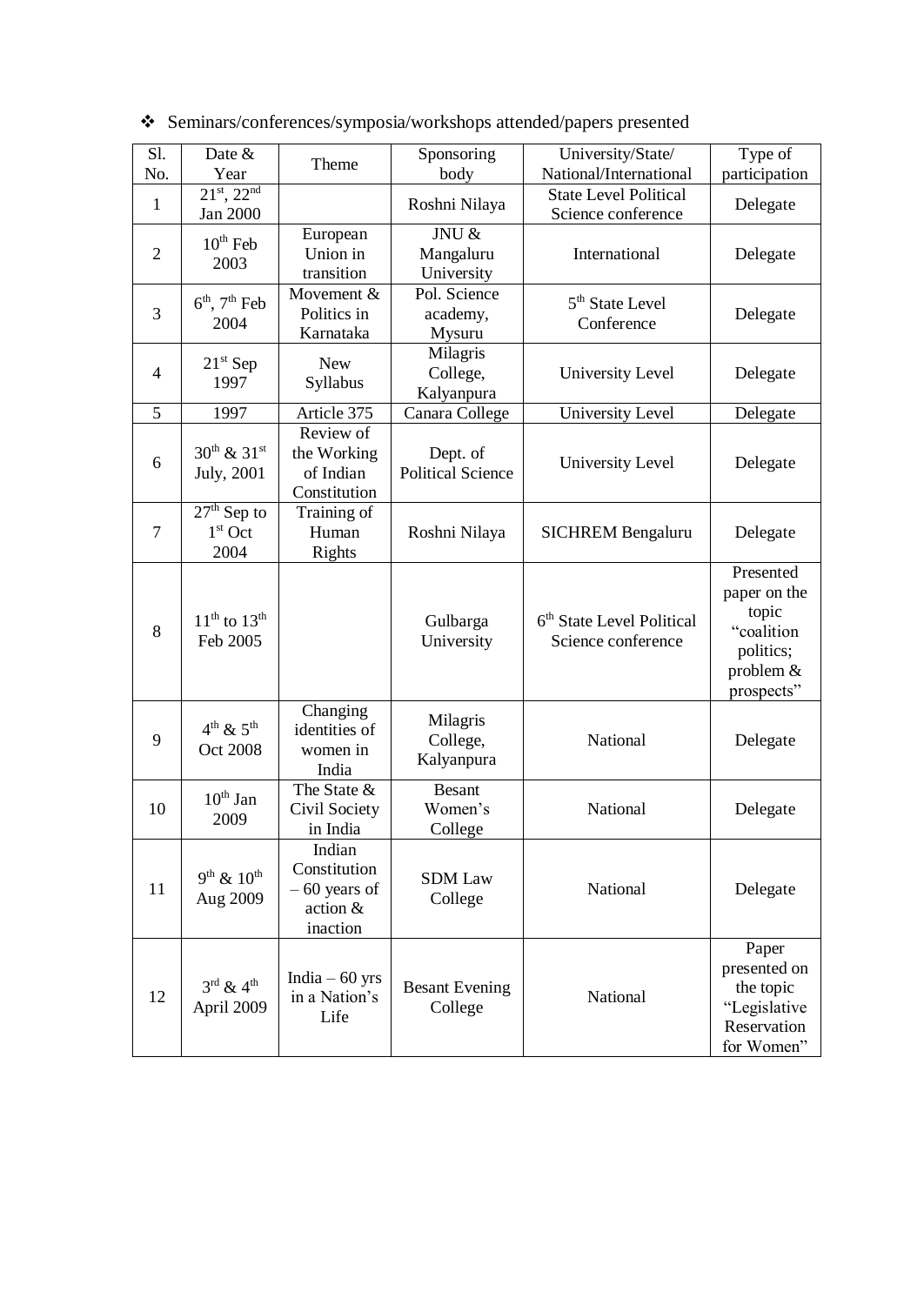| 13 | $2nd$ & $3rd$<br>Oct 2009                     | Democracy,<br>Development<br>& Marginal<br>Groups                                             | Sharada<br>College,<br><b>Basrur</b> | National        | Delegate |
|----|-----------------------------------------------|-----------------------------------------------------------------------------------------------|--------------------------------------|-----------------|----------|
| 14 | $22nd$ Jan<br>2011                            | Emerging<br>Trends in<br>Entrepreneurial<br>Development                                       | <b>Besant</b><br>Women's<br>College  | National        | Delegate |
| 15 | $28th$ Feb<br>& March<br>$1st$ , 2011         | Human Rights<br>& Unorganized<br>Labour in India                                              | St. Aloysius<br>College              | National        | Delegate |
| 16 | $17th$ Sep<br>2011                            | Gandhian<br>Principles,<br>relevance to<br>the<br>contemporary<br>period                      | M.G.M<br>College,<br>Udupi           | National        | Delegate |
| 17 | $23^{\text{rd}}$ &<br>$24th$ Sep<br>2011      | Human Rights<br>Changing<br>Trends &<br>Challenges                                            | St. Agnes<br>College                 | <b>National</b> | Delegate |
| 18 | $5th$ & $6th$<br>April,<br>2011               | Violence &<br>violence<br>around                                                              | <b>Besant</b><br>Evening<br>College  | National        | Delegate |
| 19 | $12th$ Jan<br>2013                            | <b>Human Rights</b><br>- Legislations<br>Issues &<br>Remedies                                 | S.V.S College,<br><b>Bantwal</b>     | <b>State</b>    | Delegate |
| 20 | $\overline{19^{th}}$ Jan<br>2013              | Women &<br>Human Rights                                                                       | St. Agnes<br>College                 | <b>NHRC</b>     | Delegate |
| 21 | $15^{th}$ &<br>$16th$ Feb<br>2013             | Democratic<br>space<br>consolidation<br>in India                                              | St. Mary's<br>College,<br>Shirva     | National        | Delegate |
| 22 | $23^{\text{rd}}$ &<br>$24th$ Aug<br>2013      | <b>New</b><br>paradigms of<br>e-governance<br>in Karnataka                                    | St. Mary's<br>College,<br>Shirva     | National        | Delegate |
| 23 | $6^{\text{th}}$ & $7^{\text{th}}$<br>Sep 2013 | Emerging<br>Trends in<br><b>Indian Politics</b>                                               | St. Agnes<br>College                 | National        | Delegate |
| 24 | $12^{th}$ Sep<br>2013                         | Effective<br>partnership<br>between<br>commercial<br>banks & micro<br>finance<br>institutions | <b>Besant</b><br>Evening<br>College  | National        | Delegate |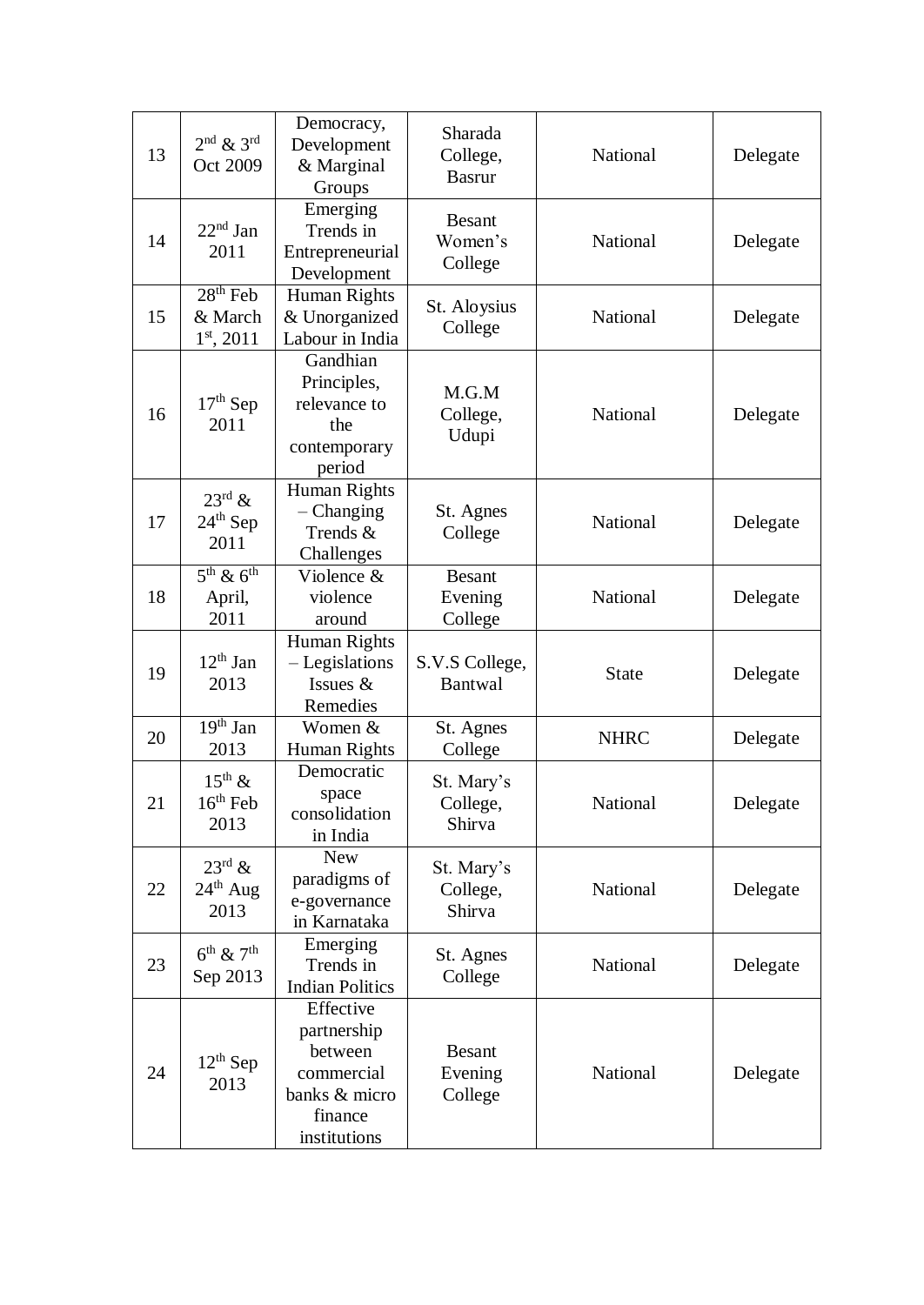| 25 | $30th$ Nov<br>2013               | Changing<br>paradigms of<br>higher<br>education                  | St. Aloysius<br>College                                                 | National                                                                           | Delegate           |
|----|----------------------------------|------------------------------------------------------------------|-------------------------------------------------------------------------|------------------------------------------------------------------------------------|--------------------|
| 26 | $1st$ Dec<br>2013                | Higher<br>education-five<br>year plan<br>initiative              | <b>AIFUCTO</b>                                                          | National                                                                           | Delegate           |
| 27 | $17th$ Dec<br>2013               | Effectual<br>disaster<br>Management<br>in India                  | <b>Besant Evening</b><br>College                                        | National                                                                           | Delegate           |
| 28 | $24th$ Dec<br>2013               | Contemporary<br>issues,<br>concerns &<br>challenges              | M.G.M College,<br>Udupi                                                 | National                                                                           | Delegate           |
| 29 | $22nd$ &<br>$23^{\text{rd}}$ Aug | <b>LIBTRANS</b>                                                  | <b>Besant Evening</b><br>College                                        | National                                                                           | Delegate           |
| 30 | $10th$ Jan<br>2015               | Swami<br>Vivekananda<br>7 his<br>ideologies                      | Vivekananda<br>College, Puttur                                          | National                                                                           | Delegate           |
| 31 | $28th$ Jan<br>2015               | Human<br>Rights                                                  | Dhawala College<br>Moodbidri                                            | National                                                                           | Delegate           |
| 32 | $27th$ Feb<br>2015               | First aid &<br>fire safety<br>training                           | Roshni Nilaya                                                           | <b>Indian Red-Cross</b><br>Society                                                 | Delegate           |
| 33 | 4 <sup>th</sup> March<br>2015    | "Pathless"<br>trodden; re<br>learning<br>teaching<br>techniques" | <b>IQAC</b><br>Government<br><b>First Grade</b><br>College for<br>Women | University Level                                                                   | Delegate           |
| 34 | $30th$ July<br>2016              | II B.A<br>Syllabus                                               | S.V.S College,<br>Bantwal                                               | Mangalore<br><b>University Political</b><br><b>Science Teachers</b><br>Association | Delegate           |
| 35 | $27th$ Aug<br>2016               | Ethics in<br>Research<br>Writings                                | R & D Cell<br>Program, Besant<br><b>Evening College</b>                 | <b>Besant Evening</b><br>College                                                   | Delegate           |
| 36 | $23rd$ Sep<br>2017               | <b>Stress</b><br>Management<br>& Yoga                            | Shwareeya<br>Vishwavidyalaya                                            |                                                                                    | Delegate           |
| 37 | $22nd$ Dec<br>2017               | Human<br>Rights of<br>Women                                      | Govt. First<br><b>Grade College</b><br>for Women,<br><b>Balmatta</b>    | <b>Political Science</b>                                                           | Resource<br>Person |
| 38 | $22nd$ Nov<br>2018               | <b>CPR</b> Training                                              | <b>Youth Red Cross</b><br>Mangalore<br>University                       | Roshni Nilaya<br>Mangalore                                                         | Trainee            |